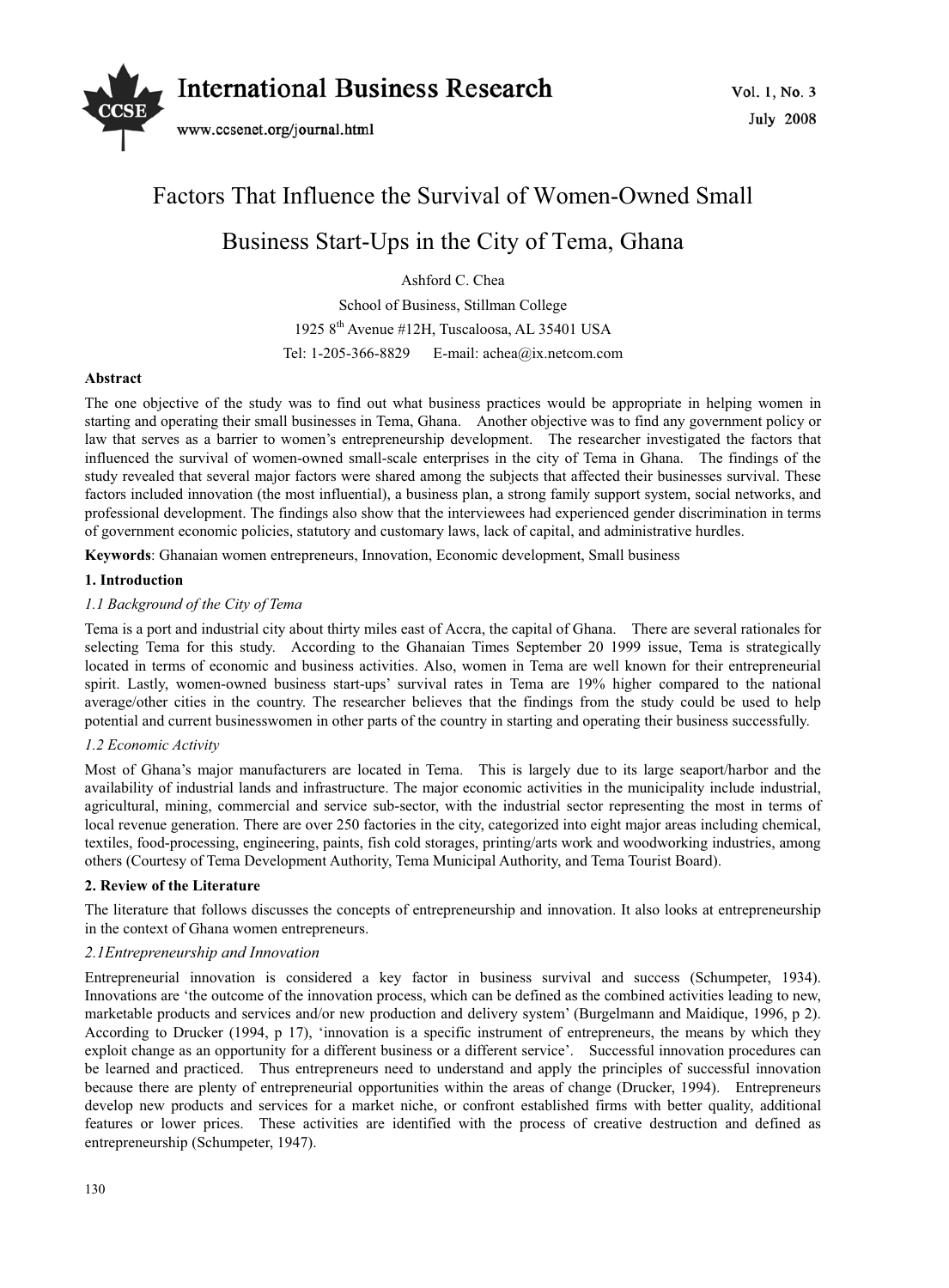The innovation advantage of large firms tends to be in industries that are capital-intensive, advertising-intensive and highly unionized. On the other hand, industries that are highly innovative, small firms have the advantage (Audretch, 2004). Therefore, innovation in small firms can be more efficient and effective (Vossen, 1998).

The literature stresses several barriers for small firms to innovate successfully. The lack of financial resources, shortfall in marketing and management expertise, and weaknesses in external information and linkages are factors that limit their competitiveness (Freel, 2000; Rothwell, 1994). By contrast, smaller firms have several advantages. Because of their smaller size, they are more flexible and have closer contact and relationships with their customers. This enables them to respond faster to developments in the market, especially to technical changes (Scozzi and Garavelli, 2005). A crucial factor contributing to the occurrence of networking opportunities was based on attendance at social functions such as conferences. Conferences are identified as an effective mechanism in terms of getting to meet potential customers, keeping up to date with the latest developments and analyzing competitors' activities (McAdam and McAdam, 2006).

In the early stages of new firm creation, information networks represent an important resource for the entrepreneurial firm. Effective information networks enrich the entrepreneur's environment, thereby enhancing the other networks and processes in which the entrepreneur engages. The information-seeking behavior undertaken by the entrepreneur is very personal and is primarily a social encounter. The entrepreneur will rely on any informal contacts made throughout his/her personal life as well as business career (Johannisson, 1986).

Access to capital is crucial to the development of small businesses. The uses of capital are multitudinous and range from investments in fixed assets to the adoption and installation of new and better technology for business enhancement. Access to working capital financing is also necessary to smooth out fluctuations in income due to differences in the timing of production and sales. Lack of sufficient capital tends to affect SMEs' ability to develop new products and services or to grow so as to meet demand (Abor and Biekpe, 2006). Heilbrunn (2004) posited that 90% of business start-ups that failed did so because of the lack of management skills of the owners. Similarly, the lack of financial resources, shortfall in marketing and management expertise, weaknesses in external information and linkages are factors that limit their competitiveness (Freel, 2000).

Another barrier is related to financing the further development of the idea, the manufacturing, and the marketing. With sufficient capital, they would be able to develop the idea and the marketing plan in parallel. Failure to do so would lengthen the time to market and adversely affect income. Also, with sufficient capital they could advertise heavily and build up stock to offer faster delivery and meet larger orders (Larsen and Lewis, 2006). Similarly, there might be a role for government support agencies to develop mechanisms for introducing innovative small and medium-sized enterprises to venture capital (Freel, 2000).

Although the traditional image of the entrepreneur as intrinsically made has been broken to a certain extent, it is still strong enough for some women to find it hard to be taken seriously, which has an adverse impact on applications for funding and finding clients (Brush, 1997). Warren (2004) found that, while this was the case, women were willing to assume the mantle as it pleased others; for example, in order to obtain finance. The study also found the women's experiences of the entrepreneurial identity came secondary to their wish to maintain other aspects of their lives, for example, family, 'yet renegotiate that around the identity of a professional business personal (Warren: 2004, p 33).

This discrimination against women seems to be even worse in Sub-Saharan African countries such as Ghana, where the financial sector is male-dominated (90% of staff in most institutions in Ghana are men). Illiteracy or semi-literacy among the majority of women in Ghana creates a further barrier to processing paperwork. Women's lack of control over resources, such as land and labor, also limits their eligibility for loans. Banks' ability to lend is often constrained by inflation-induced de-capitalization, resulting mainly in insufficient funds available to finance loan request. In such cases, it is the women who receive lowest priority (IFAD, 2000).

#### *2.2 Women Entrepreneurs in Ghana*

Small and medium-sized enterprises (SMEs) in Ghana and elsewhere have a significant impact on the growth of economies through the generation of employment, productivity and innovation (Abor and Biekpe, 2006). However, the low level of women's participation in entrepreneurship and technology has been identified as a problem in terms of economic development and women's personal advancement (Hollowell, Mellors, and Silver, 2006). discrimination against women seems to be even worse in Sub-Saharan African countries such as Ghana, where the financial sectors in male-dominated (90% of staff in most institutions in Ghana are men). Illiteracy or semi-literacy among the majority of women in Ghana creates a further barrier to processing paperwork. Women's lack of control over resources, such as land and labor, also limits their eligibility for loans. Females are mostly involved in sole-proprietorship businesses, which are very small firms, and as such may lack the necessary collateral to qualify for loans (Abor and Biekpe, 2006).

According to the literature, women in Ghana play a vital role in the management of small enterprises and often have a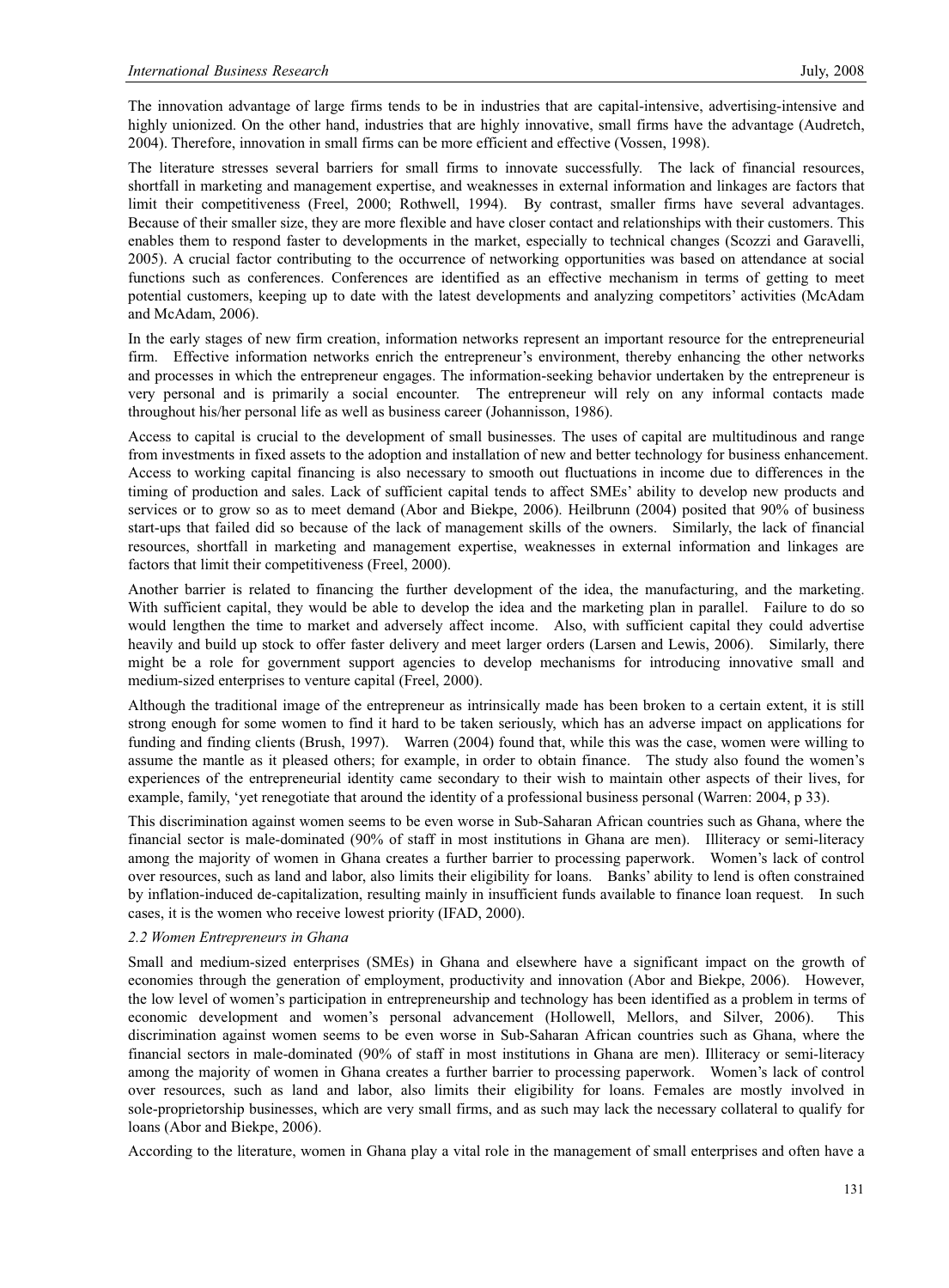strong traditional and contemporary knowledge of their environment. In the rural areas, they perform the bulk of household subsistence work and carry major household responsibilities for farming, food provision, health care, and the utilization and management of enterprises. Women are often the primary users and managers of land, forests, water, and other natural resources. In Ghana, women produce nearly all the food their families consume. Yet for the most part, they still do not have access to land, credit, technology, education, employment and political power (Ardayfio-Schandrof, 1999; Abzug, 2002).

Sarris (2002) states that certain social structures prevent Ghanaian women from having access equal to that of men, particularly to land, credit, education, and extension services, and most of them have their roots in the traditional society. Ardayfio-Schandrof and Wrigley (2001) also reveal that this restricted access to productive resources has clearly undermined the type, level, and extent of women's participation in economic development.

Arhin (2000) reports that the basic problems of Ghanaian women engaged in economic ventures are finance and unfavorable government policies. He points out that traditionally, a woman's debt was held to be the collective responsibility of the family or the husband and therefore a family or husband could prevent a woman from acquiring a loan from the bank or the moneylender. Abzug (2002) endorses this by showing that Ghanaian women engaged in enterprise development could not expand the businesses, as they were not able to obtain financial assistance from the banks. A study by Joekes (1999) in Ghana's Northern Region showed that most women relied on family labor for their small-scale production. About 83.3% of the women wanted to expand their businesses but were hindered by various problems such as difficulty in borrowing money from banking institutions, obtaining help from extension officers and difficulty in obtaining inputs needed for expanding their productive capacities.

Apart from equity concerns, the economic empowerment of Ghanaian women has been shown to bring direct welfare benefits for the family and national economic development. At the minimum, women's economic progress shifts labor from the subsistence economy to market production, which promotes growth and incomes (Fyle, 2002). Expenditure studies in various parts of Ghana have shown that women consistently spend more of their incomes directly on children and other household supplies, while men tend to concentrate more on capital investment and their own personal needs (Tripp, 2001).

One of the main factors that have shaped the direction of women's economic activities in Ghana has been the male-biased allocation of traditional entitlements and modern assets, a relic of neo-patriarchal ideologies of gender relations found in both patrilineal and matrilineal kinship systems in parts of the country. The same cultural norms, however, embody windows of opportunity for women to acquire wealth, by granting them the right to own their self-acquired property.

In many respects the pattern of men's and women's roles and statuses in Ghanaian society has continued very much as it was in the past, retaining varying degrees of rigidity in a gender-segregated division of labor in non-market production for the home, as well as in market-based production and public office (Yoshikuni, 1999). Over the year, local and international pressure for the increased participation of women in the economy and other affairs of the nation has led to limited efforts on the part of the state to create a more opportunities for girls and women. Nevertheless, despite at least twenty years of such attempts and the evidence of some progress, the gap between women and men in terms of their participation in both the traditional and the modern economy remains wide (Riddell, 2002).

#### **3. The Theoretical Foundation of the Study**

In a general sense, feminism is a theory that men and women should be equal politically, economically, and socially (Jaggar & Rothenberg, 1984). Berg (1979) defines feminism as a broad movement embracing numerous phases of women's emancipation. Even though Western perspectives of feminist theory share a commonality with African feminist theory, as regard to women economic empowerment and autonomy, these two orientations of feminist theory are significantly unique in their own ways. According to Mikell (1997), African-feminist theory differs radically from Western forms of feminism that developed in the 1960s. First, the African feminist theory of development owes its origins to different dynamics than those that generated Western feminism. This difference is because African women's resistance to Western domination and its legacy within the African Culture have largely shaped African feminist theory.

Secondly, unlike Western feminist theory, it does not grow out of bourgeois individualism and patriarchal control over women within capitalist, individualizing societies. Thirdly, Western feminism emphasizes individual female autonomy, while African women have been stressing culturally linked forms of public participation. Last, African feminist theorists are concerned about how to reconcile feminism with culture. That is, how to use African culture in assertive and positive ways as they seek solutions to the many problems facing them, their communities, and their states. Similarly, Hooks (2000) note that using Western-oriented feminist theory in investigating African women is not an appropriate reference point. The authors chose to discuss African women's issues and problems from an African experiential base, which, essentially separate from the West's, engages dialogues different from those significant to Western feminist theory. Based on the above, the researcher believes that the most appropriate and useful theoretical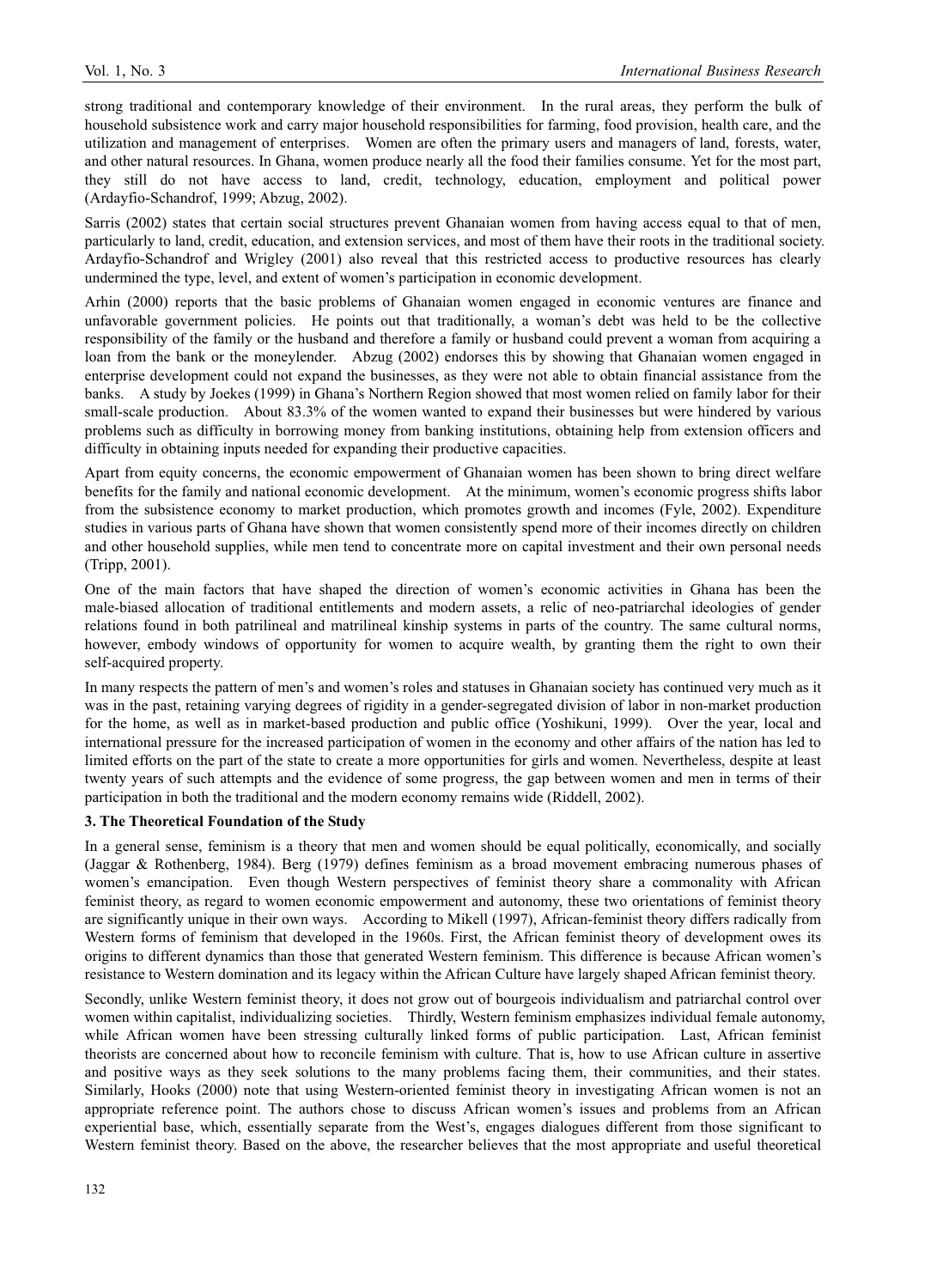foundation of this study is the African feminist theory of development. This theory, unlike Western feminist theory, emphasizes the understanding and incorporation of local culture and its impact on African women and development.

#### **4. Objectives of the Study and Research Question**

The objectives of the study were twofold: To find out if there were government policies, statutory or customary laws that make access to resources difficult for women entrepreneurs in Tema. And To find out the factors that influence the survival of small businesses owned by women in Tema. The research question was as follows: What factor(s) has the most influence on the survival of small businesses owned by women in Tema?

#### **5. Methodology**

The qualitative method was used in conducting this study. There have been numerous publications on the nature and attributes unique to the qualitative research methodology. For example, Bryan (1988) notes that one underlying attribute of qualitative methodology is its strong adherent to viewing events from the viewpoints of the subjects. Similarly, Hakim(1987) states that the focus on qualitative research is on an individual's own account of his or her attitude, motivation, and behavior. Hakim goes on to say that the qualitative approach allows the researcher to get a descriptive report of the subject's perception, attitude, views and feelings. As Bryan (1988) comments, "the emphasis on description entails attending to mundane detail. The apparent superficial trivia and minutiae of everyday life are worthy of examination because of their capacity to help us to understand what is going on in a particular context and to provide clues and pointers to other layers of reality" (p. 63). Bryan and Burgess (1999) also argue that the data from qualitative research observation consists of detailed descriptions of people activities, behaviors, actions and the full range of interpersonal interactions and organizational processes that are part of observable human experience.

#### *5.1 Sample Selection Criteria*

The following criteria were used for the purpose of sample selection: The subject had to be a female because of the focus of the study. The subject had to have at least five years of experience in setting up and operating a small business. The subject had to be located in the city of Tema. The subject had to have no more than 30 employees as stated in the definition used for the purpose of the study for a small-business. The subject had to be in the formal sector. That is, registered and licensed by the government. Creswell (1998) notes that using criterion sampling is useful for quality assurance.

#### *5.2 The Pilot Study*

Prior to introducing the research instrument to the actual studied population in Tema, the researcher carried out a pilot study to pre-test the instrument. Seven women entrepreneurs were interviewed in the city of Accra, Ghana's political capital. They were recruited through a local contact and met the criteria for selection and participation as predetermined by the researcher. The instrument and an introduction letter were sent to the participants of the pilot study a week in advance, explaining the purpose to the study. The participants in the pilot study shared similar characteristics with the subjects that were involved in the actual study. After the pilot study, minor adjustments were made to the research instrument. For example, the researcher learned from the pilot study that the interviewees were not comfortable being called business leaders, as stated in question one of the research instrument, but rather would like to be referred to as simply good businesswomen. Therefore, the words "business leader" were deleted from question one. Another change that was made after the pilot study was that the word "service" was added to question four. The reason was that not all the businesses were selling both services and products. Some were selling products only, while others were offering service only. So, for instance, an entrepreneur who was not selling products would not be able to response to a question as to how she provided high-quality products and vice-versa. Therefore, instead of having question four addressing product quality only, it was adjusted to inquire about service quality provision also, so that the subjects could respond to the nature of the quality of their products or service, accordingly. These were the only adjustments made to the instrument before it was introduced to the actual study population in Tema.

#### *5.3 Subjects Recruitment*

Various methods were used to identify the interviewees. Initially, the researcher tried to identify women who had been operating small businesses through literature such as the local trade publications. This did not yield much since such information did not exist. Next, the researcher went to the city chamber of commerce and searched the directory of its members. This did not work either. This is because some of the members were not located in the city of Tema, but their businesses were allowed to be listed in the directory for advertisement purposes. Moreover, the majority of the listed businesses did not have their telephone numbers listed in the directory due to the fact that the directory had not been updated for the past seven years. This made it impossible to locate potential interviewees. Finally, the researcher visited three women-oriented organizations and spoke with the officials there. They were told the purpose of the study and how its findings would benefit their organizations and their clients alike. The officials were very receptive and provided current lists of their membership. The lists contained the names of the women, the type of businesses they operated, their phone numbers, business locations, dates of membership, and the dates of their business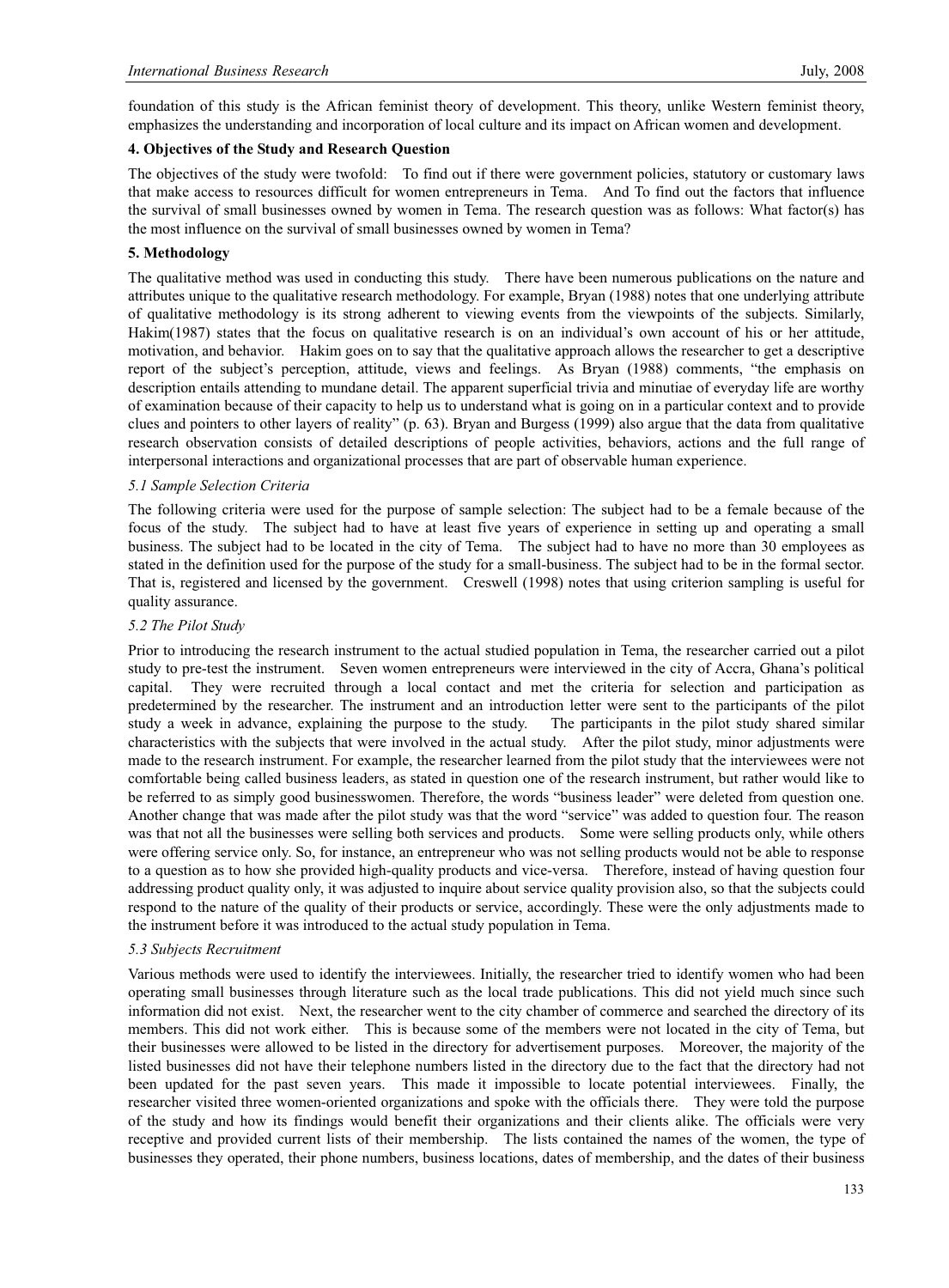establishment. These lists were used to select and contact the subjects. The organizations also provided limited specialized business advisory services to women entrepreneurs and had more or less the same (overlapping) membership. Each female entrepreneur had to register with each organization in order to be a member and benefit from its specialized services. This facilitated the work since the various lists seemed to have confirmed the same women. Based on the above selection criteria, forty female entrepreneurs were clearly identified and selected. Their enterprises represented a cross-section of businesses that were being run by women in Tema. They included food processing, fashion and design, arts, floral business, pharmacy, cookware, beauty salon, textile, building materials, restaurant, agro-business, crafts, etc.

After the identification, potential interviewees were contacted by phone using the above organizations as references. The phones and fax numbers were given by the above organizations also. A week in advance, the subjects were sent letters through fax, introducing the researcher and explaining the purpose of the research. A copy of the interview questionnaire guide was also provided. Follow-up phone calls and visits were made to the subject business sites to secure the interview sessions. All the subjects agreed that their identities, including their names, addresses, contact phones, voices would be protected as stated in the letters. The Human Subject Forms were signed and submitted to the researcher. Three of the target interviewees turned down the researcher's request to interview them for security and personal reasons. They said they did not want their voices to be audio-taped. So there were thirty-seven potential subjects left for interview. Another potential interviewee cancelled the scheduled interview session. She told the researcher that she was traveling to South Africa to attend a business conference. The researcher was then left with thirty**-**six subjects for the interview survey.

The researcher then set the interview appointments schedule. He limited the number of interviews to three per day. One was done in the morning hours, while the other two were carried out during the afternoon and evening hours, respectively. The schedule was arranged this way to enable the researcher to have ample time to review interview notes and reflect on the session before going to the next interview in the day. Also, transportation and traffic problems could be avoided since public transportation was the primary mode use to move from one interview to the next. The availability of the interviewees was also taken in account. For this reason scheduling was made flexible enough to accommodate all of the interviewees. The times and sites for each interview were suggested by the interviewees. These were centered on their availabilities, comfort, confidentiality, anonymity, and security.

#### *5.4 Data Collection and the Research Questionnaire*

The instrument used in this research to collect data was an open-ended questionnaire guide. An in-depth interview strategy and techniques were used. In-depth interviewing entails paying careful attention to the interviewees and recording the answers and then doing follow-up questions as needed. The general interview guide method of conducting in-depth open-ended interviews was utilized. This was appropriate because it provided the researcher with a list of issues that was a basis for exploration during the interview sessions. The subjects were encouraged during the interviews to talk freely about their experiences during the start-up and the operation of their small business enterprises.

#### *5.5 The Interview Procedure*

The questionnaire was administered by means of face-to-face interviews. The interviews were carried out at locations chosen by the subjects. This was necessary because it allowed for the subject's privacy, convenience, and comfort. Moreover, it allowed for full confidentiality of the interview process. The interviewees were guaranteed that their identities (names, addresses, telephone numbers, and voices) would not be exposed under any circumstance. The interviews conducted sought responses to questions such as: How did you develop into a good businesswoman? What were some of the obstacles you encountered when starting your business? What advice would you provide to an inspiring women entrepreneur in regard to starting and running a successful small business in Tema? Follow-ups probing were made. The follow-ups probing allowed for the collection of more data relevance to the research. Each interview session lasted between 60 to 90 minutes, and was audio-taped and later transcribed. Later, summary notes from the audio-taped interviews were presented to the interviewees for verification and confirmation to avoid errors or misquotes. This editing enabled the researcher to correct any error, and, where necessary, follow-up field checks were carried out. The study was conducted during the months of May, June, and July of 2007.

After completion of all the interview sessions and transcriptions, the verification and confirmation of the transcripts were sought from the subjects to make sure there were no further addition or subtraction needed to be made to the data collected. After that was done, a careful, proper and critical review of the interview transcripts was carried out several times to see if there were some recurring themes from the interviews. The following themes later emerged: Vision and Business Plan, Education and Professional Development, Social Support Network and Trade Association Membership, Community Involvement and Family Support, Flexibility, Human Resources and Relations Management, and Innovation and Quality Control. The participants expressed these recurring themes repeatedly, with strong emphases, during the interview sessions. The themes help explain why small businesses owned by women in Tema survive against all odds. The researcher used textual content analysis and coding, based on the above recurring themes, to analyze the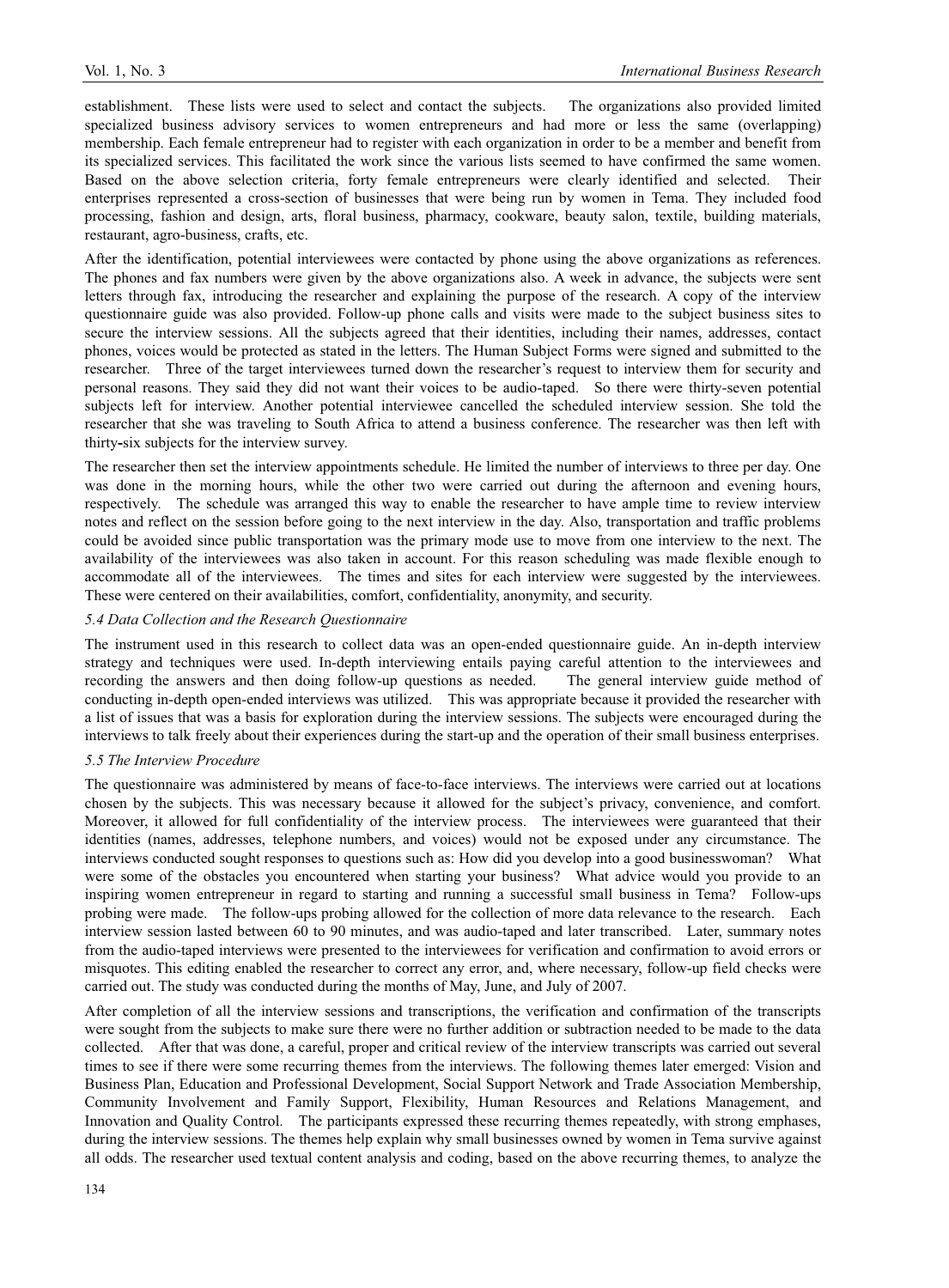data. The analysis of the results is found in the data analysis section of the paper. It shows the type of knowledge and skills relevant to empowering women entrepreneurs, now and in the future, for business survival in Tema in particular and other parts of Ghana in general.

#### **6. Data Analysis**

The contextual content approach was applied in analyzing the data collected during the study. The analysis starts with the major obstacles that hinder Tema women entrepreneurship. It also looks at other factors that influence their ability to overcome those obstacles.

#### *6.1 Obstacles Faced by Women Entrepreneurs in Tema*

When asked about the obstacles encountered when starting their businesses an overwhelming and universal 100 percent mentioned lack of access to finance; 27 of the women noted high taxes; 29 stated red tape in government agencies and corruption in obtaining licenses/registrations for start-ups; and 31 mentioned institutional discrimination and sexism/prejudice. Moreover, 25 said that the lack of centralized information centers for business start-up resources was a problem. According to the data collected, when it comes to seeking advice on a critical business decision, two-thirds of the respondents have just one person they turn to, and in more that halve of those cases it is a family member. Husbands top the list as the most frequently consulted in making a critical decision, according to the study. But when the husband is not the confidant, the family choice generally tends toward the male gender. Those whose advice is solicited will often be knowledgeable about the business, and sometimes are helping to run the daily operations. For routine matters, the respondents sought counsel from outside the enterprise, especially when in need of a specialist's advice, and, according to the data, 27 had solicited counsel from consultants in the past 12 months. Outside advisers included specialist such as accountants, lawyers, suppliers, other business owners and consultants. Finally, when asked about their advice/guidance for aspiring women entrepreneurs in Tema, all thirty-six of the respondents noted that strong family support and personal savings are very critical; 30 of the subjects said having a flexible business plan is very helpful; and 26 stated that affiliation with women-oriented business organizations and trade-related association is important. Moreover, 28 of the respondents mentioned that professional development is very crucial; 28 of the subjects also listed having a network of people for advice and support as critical; and 27 emphasized that entrepreneurial innovation is also significant.

#### *6.2 Professional Development*

Twenty-two of the respondents noted that they had attended business management classes at their local colleges over the course of their business life; 31 stated that they participated in a women-focused entrepreneurship workshops; while 27 of the subjects said they underwent specialized training courses in customer service and quality management. Moreover, 25 of the subjects stated that they do have regular training activities for their workers; while 11 mentioned that they invest in their employees' development once a while.

#### *6.3 Sources of Finance*

The majority (33) of the interviewees began their businesses with their own personal savings; 31 got some financial help from their families; while 20 mentioned that they also borrowed money from friends. Moreover, 4 received financial assistance from other sources, including financial institutions. Lastly, 15 of the women interviewed said they raised initial funds from susu collection (rotating credit).

#### *6.4 Community Development*

When it comes to giving back to their communities, 23 of the women said they have been involved with socially responsible initiative unilaterally. 13 noted they do give to their communities through social and trade organizations.

#### *6.5 Business Plan*

Seventeen of the subjects admitted that they used professionally written business plan for their enterprises; 11 noted that they developed their own business plans; 5 of the respondents said they did not have formal or comprehensive business plans but wrote their thoughts on papers; only 3 mentioned that even though they did not write their business plans on paper, they have them in their heads.

#### *6.6 Networking*

When it comes to social support all of the respondents listed family support as very critical to their business survival. Women-based organizational support was mentioned by 30 of the subjects. 27 of the respondents mentioned local community support; only 3 interviewees said government support; while 31 emphasized trade associations support. Moreover, the data shows that 30 of the women belong to a trade association, 32 are associated with some form of women-oriented organizations; while 27 noted that they are members of a church-based business organizations. Similarly, 29 of the respondents do have regular strategic network of people for advice and support. The reminding 7 noted they only seek advice once in a while whey they see the need for that.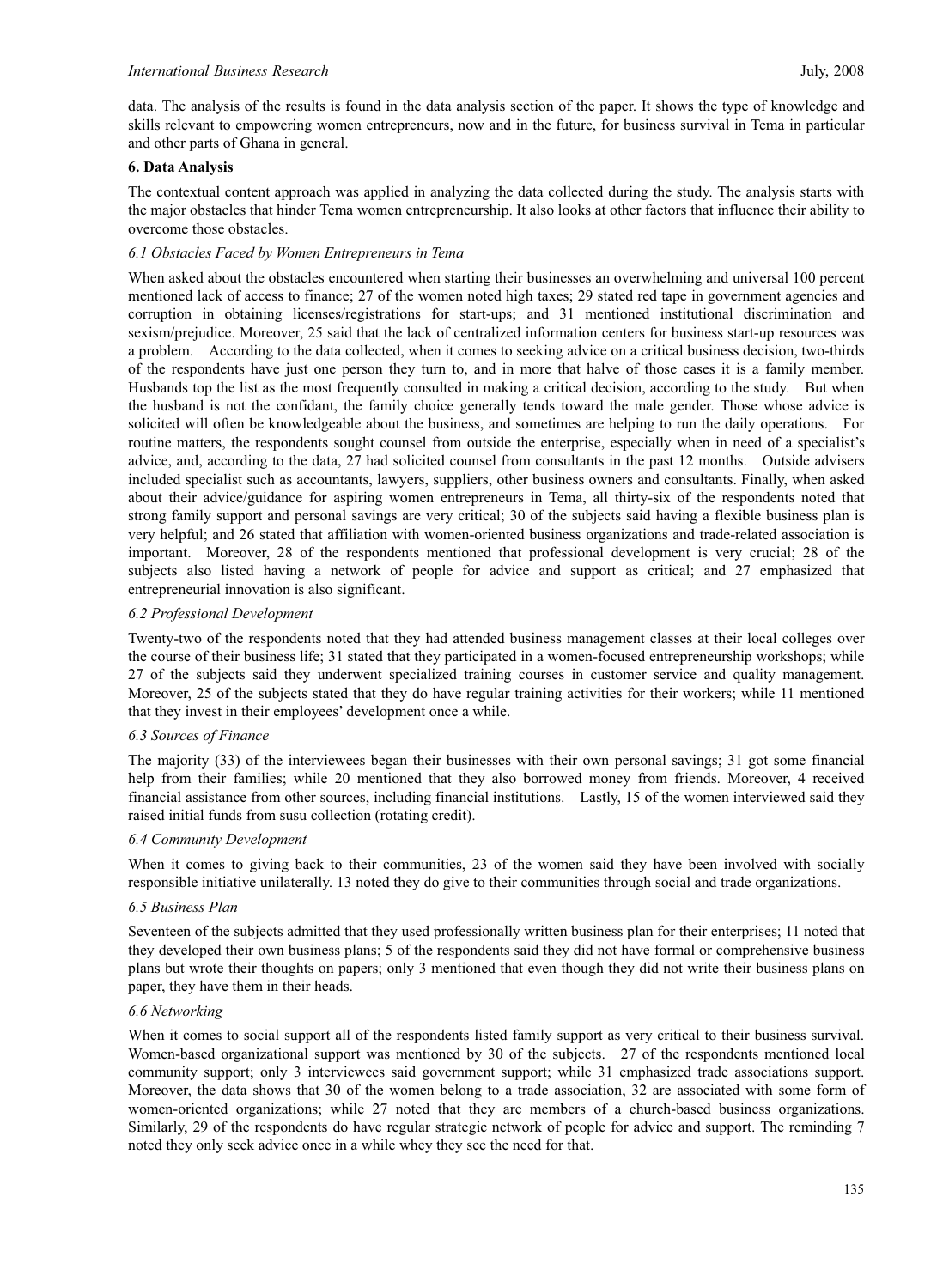#### *6.7 Business Innovation*

When it comes to entrepreneurial innovation, 27 of the women said they have executed some innovations in their outfits; while 9 noted that they had had thoughts of innovating new ways of doing things in their enterprises. The women in the study said they frequently introduce new products, styles or approaches that are attractive to their customers.

#### *6.8 Innovation and Business Survival*

One major factor that most influenced the survival of these women-owned enterprises was the sense of innovation. This has been manifested through their business practices in terms of the acquisition of raw materials, product development, production processes, and marketing. Below are selected mini-cases of innovations implemented by four of the women in the study.

#### **7. Mini-Cases of Entrepreneurial Innovations**

Four cases below exemplify the influence of entrepreneurial innovations in establishment and operations of a variety of businesses owned by woman entrepreneurs in Tema.

#### *7.1 Mini-Case 1: WVB Food Processing Enterprise*

WVB Food Processing Enterprise is owned by madam WVB; she is the first Ghanaian woman entrepreneur to commercialize pasta (macaroni) production in Ghana, using wheat flour and eggs to produce Egg and Chinese noodles at a time when there was scarcity of all kinds of food items in the country. Although the base input for pasta manufacturing is hard wheat semolina, she was able to produce quality pasta in different shapes and sizes with local ingredients using kontonmire, fresh tomato, eggs, soya beans, and wheat flours to come out with highly nutritious pasta for the local customers. Initially her production was done on a small scale, but after a while she expanded because her company was growing. Madame WVB got her raw materials from farms and suppliers of farm produce and produced about 400 kilograms of pasta a day. Her rationale behind setting up her business was to avert post harvest losses and also to serve as a means of preserving farm produce, and to curtail the drudgery of traditional cooking, which takes a lot of time.

#### *7.2 Mini-Case 2: UTS Textile Fabrics*

UTS Textile Fabrics is owned by madam UTS. She designs specialized textiles and clothes with an ethnic touch. Madame UTS transcends the fabrics she makes, puts more attention in mixing of colors, and gives each design a certain distinctiveness. She tried textile printing as an additional innovation when her friend encouraged her to get into textile design because of her good sense of color and style. Madame UTS entered into that venture because many people in Ghana wore a lot of foreign clothes made of cotton, so she decided it would be an innovation to design and print with silk, rayon, and other fabrics. At the moment she incorporates African designs into European styles as well as producing home furnishings for which she utilizes unique African, ethnic designs and motifs so as to make exclusive designs for the market. Through color, imagery, and texture, her thoughts and inspiration come alive with ideas that bridge the gap between cultural and contemporary design.

#### *7.3 Mini-Case 3: SBI Food & Beverages*

SBI Food & Beverages is owned by madam SBI; she has developed a system of sustainable crop production in her backyard, and established a six-acre multiple cropping farm to address the problem of seasonality of fruit crops all year round. Madame SBI has experimented with different kinds of fruits to produce jams, wine, and jellies. She produces guava, mango, and pineapple juices. She also produces sour-sop jelly, paw paw, and carambola wines. The production of the sour-sop jelly is something she believes nobody has tried, and she feels proud to be the first person to do so in the country. Madame SBI has also developed her own equipment to keep her business operating. This is because the technology and equipment needed for her business production are not available in the country. She has recently developed another type of juice that is not 100% fruit juice, which she therefore sells for a slightly cheaper price. This is because customers complained that her other juices are a little expensive compared to other locally produced fruit juices. Initially she would import all of her packaging materials, but the government has increased tariffs on imports, making it very difficult to continue to import packaging materials. In order to deal with this problem, she created her own packaging materials from recycled aluminum, plastic, and paper products.

## *7.4 Mini-Case 4: LQY Enterprise*

The last example of small business innovation in this study was exemplified my madam LQY. Since the establishment of her business, she developed innovative strategies to sustain its operations during bad times. For example, in order to overcome production bottleneck, she restructured her production process to include both short and long-term projects. This allows her to operate one flexible and cost effective production line instead of running two separate production lines as she had done initially at a heavy cost since the beginning of her business. The income generated from the short-term project is used to support her long term project. This strategy has helped her business to survive over the years. Today, she sells coconut products, palm oil products, and fish products. Due to the uneven demand for the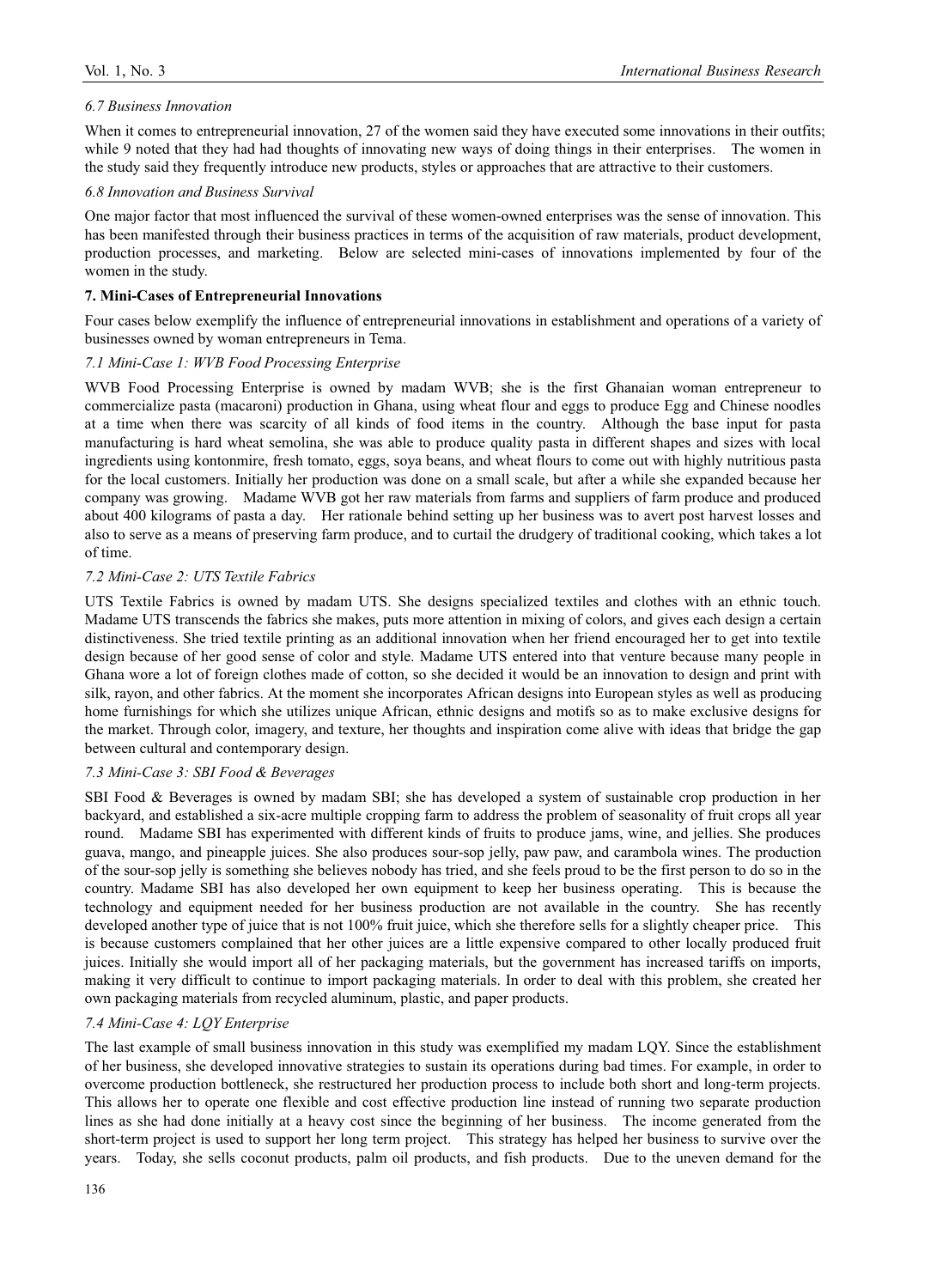variety of product she sells, madam LQY uses the profit for one product line to cover for the losses from other product lines.

#### **8. Summary of Findings**

An analysis of existing government policy documents revealed that policies were developed under the assumption that women and men have equal access to resources. Based on this assumption, the criteria for access includes conditions such as detailed project documentation, high and select collateral, long-term customer relationships, business location, advanced degrees and high equity contribution. These requirements are based on the assumption that both women and men: Have resources to hire experts to prepare detailed feasibility studies; are highly educated; owned titled land in Ghana; have been able to establish long-term relationships with banks; have enough resources to contribute the required level of equity (Ghana Ministry of Trade and Industry Document, 2001). These criteria presuppose that women have equal access to land, buildings, education, and possess the freedom, finances, and time to carry out business in Ghana. But in Ghana, women are still less likely to own land and other assets, and they are less educated then men. Fulfilling bank requirements, therefore, is challenging for women. This is despite the reality that women comprise the majority of SMEs operators and SMEs form the bulk of the enterprises in Ghana. Moreover, the analysis of the literature shows that the government credit program's average loan has risen to levels beyond the reach of SMEs. This increase in loan size, combined with the bank's shift in focus from SME sector to tourism and mining, proves increasingly challenging for women who are primarily involved in SMEs.

Also, the macroeconomic environment of structural adjustment has had negative impacts on the input, output, income, savings and investment of micro enterprises owned by women and has restricted new entrants into enterprises ownership. Access to economic resources and appropriate technology remain major obstacles to the survival of women-owned enterprises. And access to international markets has not necessarily been improved for women (Abzug, 2002). Government/customary law bar women from inheriting ancestral land, which is traditionally passed down through male descendents. Registration provides titles in the name of the "head of the family" but once a man dies, his widow's continued access to the land may be threatened by his relative who may want the land. Widow inheritance rights do not exist in principle and land in the hands of widows tends to pass to a male heir of the next generation (Ardayfio-Schandrof, 1999). Women's rights are not specified in this system and they cannot, therefore, treat the land as an economic asset that allows them access to loans. Widespread disinheritance of women places them in a significantly weaker bargaining position within and outside the family (Collier, et al, 2001).

Furthermore, current land reform efforts do not address this problem since registration in the name of the "head of the family" continues to exclude women's ownership. Government document dealing with the land ownership, gives husbands the opportunity to oppose their wives' land ownership and her attempt to use it as a collateral to borrow needed funding for her enterprise. This law remains intact.

Moreover, the findings show that the following obstacles are faced by women entrepreneurs: (a) the tax system is a hindrance not only because the rates are high, but also because the system is complex, changes frequently, and facilitates corruption; (b) frequently changing legislations; (c) lack of access to starting and working capital, high interest rates, and unaffordable collateral; (d) administrative controls and (e) lack of official financing.

Finally, the entrepreneurial innovations of the women in this study, which are manifested in the operations of their businesses, have been a major factor that influenced their survival. Although other factors, such as professional development, social networking, business plan, and family support, contributed partially to their survival as stated in this study, their propensity to innovate, through the acquisition of raw materials, product development, production processes, and marketing stands out as the most significant factor that influences the survival of their businesses.

#### **9. Recommendation and Policy Implications**

In this section, the author provides some recommendations derived from his findings that can help would-be women entrepreneurs in Tema in particular and in Ghana in general. He also offers recommendations that the government of Ghana can adopt to encourage and assistant women entrepreneurs in the country. Lastly, the author outlines several policy implications for the Ghanaian government.

#### *9.1 Recommendations for a Tema Woman Entrepreneur*

Several recommendations are made from this study. First, a woman entrepreneur in Tema should be innovative, flexible, and resilient in the operations of her enterprises. Second, it is recommended that she should be a member of at least one trade association where she can learn from and exchange ideas with like-minded people. Third, she should build support systems/social networks for advice and inspiration. Fourth, she should incorporate her families into her business and seek their support. Finally, a woman business owner in Tema should have a vision and business plan to guide her through the operations of her business.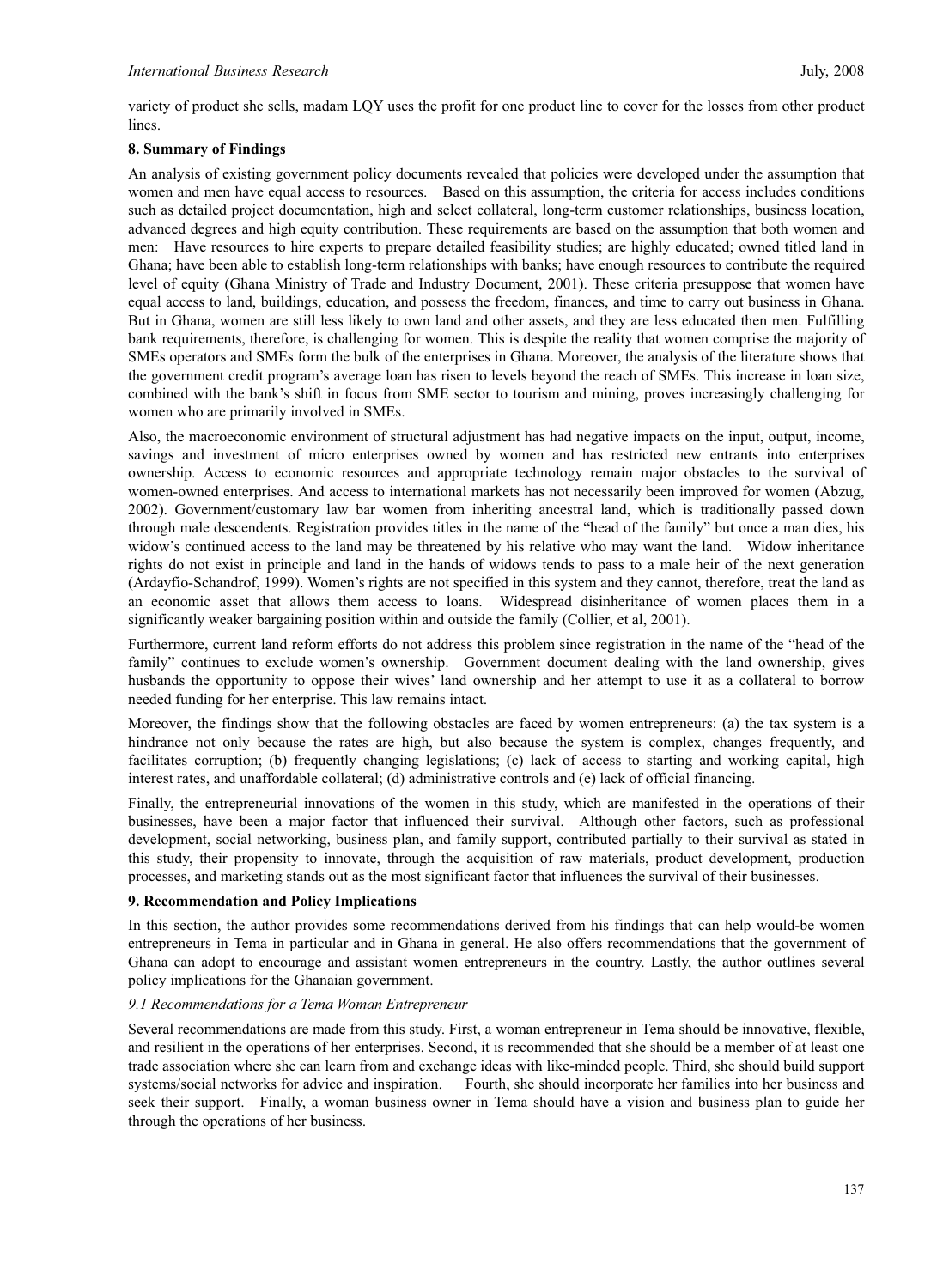#### *9.2 Recommendations for the Ghanaian Government*

First, the government should develop facilities that foster and support entrepreneurial innovations among businesswomen. Second, government, together with other women-focused NGOs in Tema, should foster the expansion of community based financial institutions and networks. Small business development funds need to be available to women entrepreneurs for loans, grants, or guaranteed low interest financial assistance through these institutions. This support should be given high priority for business start-ups. Women-owned small ventures have difficulties obtaining financial resources. Third, the government should integrate women-owned small enterprises into the formal sector. This could proceed along two lines as follows: (i) the inclusion of women entrepreneurs in economic planning by providing new incentives and disseminating information about existing incentives more effectively; (ii) studying and using international experience in increasing women-owned businesses, especially in industrial and urbanized transition countries. Lastly, the government should reduce the tax burden imposed on small businesses.

#### *9.3 Policy Implications*

There are several public policy implications that are derived from this study. First, the findings of the study mean that the Ghanaian government should drastically reduce the many regulatory hurdles for establishing and operating new private enterprises. Second, the findings also imply that government must ensure that women-owned small enterprises have access to bank credit. Third, the findings entails that government should promote informal lending schemes to women-owned small start-up businesses, such as group lending and special micro-venture schemes. Fourth, the findings imply that government should provide women-owned small and medium access to market and technical information and expertise. Fifth, the findings imply that government strengthens university and continuing education offerings related to business and entrepreneurial skills cater to women. Sixth, there should be a reduction in administrative controls and government corruption. The government and government agencies should also operate with transparent rules to minimize corruption. Two useful new directions for policy worth considering are: (i) eliminating corrupt practices, which should become an explicit feature of government support to women-owned small businesses; (ii) downsizing government agencies at all levels. The above should make it easier to start and run businesses. The maze of bureaucratic paperwork that is often required to start businesses in Tema seriously deters entry into many industries. Moreover, such administrative hassles can be especially bad: in some cases they may punish small, local entrepreneurs who lack the resources to overcome such high hurdles. Having more government agencies that can block a firm's path will lead to more points at which a firm is required to pay bribes to move the process forward. Finally, the development and establishment of clear policies with respect to SMEs and the financial sector will work toward eliminating some of the biases that limit the available credit in this sector. Furthermore, establishing these policies from a gender perspective will ensure that women will be served by the programs. By incorporating gender concerns, programs will reach those most in need and provide them with credit.

#### **10. Conclusions**

These conclusions are drawn from the researcher's professional involvement with women entrepreneurs in Ghana, analysis of the literature, and the interview data. The study shows a potential for women-owned business development and growth in the city of Tema. Women initiating businesses in Tema will need to understand that: First, Tema women are denied capital when attempting to initiate a business. They are faced with discrimination and sexism from their male counterparts and society at large. Second, outright sexism and discrimination exist among both private and government banks in Tema, but obtaining investment from family members and friends can provide an avenue to capital that may be more beneficial in terms of access and repayment. Third, there is a negative perception and attitude relating to the ability of Tema women-owned businesses to provide quality goods and services. However, this is slowly evolving toward a more positive concept. It will be some time before the negativism is eliminated. Fourth, the economic growth and potential being experienced in the city of Tema will provide business opportunities for the next few years. Tema women entrepreneurs need to study local growth industries and be ready to take advantage of these opportunities. Fifth, Government economic policies discriminate against women entrepreneurs. Sixth, there are very limited, if any, government initiatives in regard to institution capacity building to provide women with the necessary resources they need to start and operate a business successfully. Also there is no government initiative to promote and support innovations among women-owned businesses. Seventh, education, especially business-related training, is crucial to the survival of the interviewees' businesses. Finally, the entrepreneurial innovations of the women in this study, which are manifested in the operations of their businesses, have been a major factor that influenced their survival. Although other factors contributed partially to their survival as stated in this study, their propensity to innovate, through the acquisition of raw materials, product development, production processes, and marketing stands out as the most significant factor that influences the survival of their businesses. Hence, this investigation has answered the following stated research question: What factor has the most influence on the survival of women-owned small businesses in the city of Tema?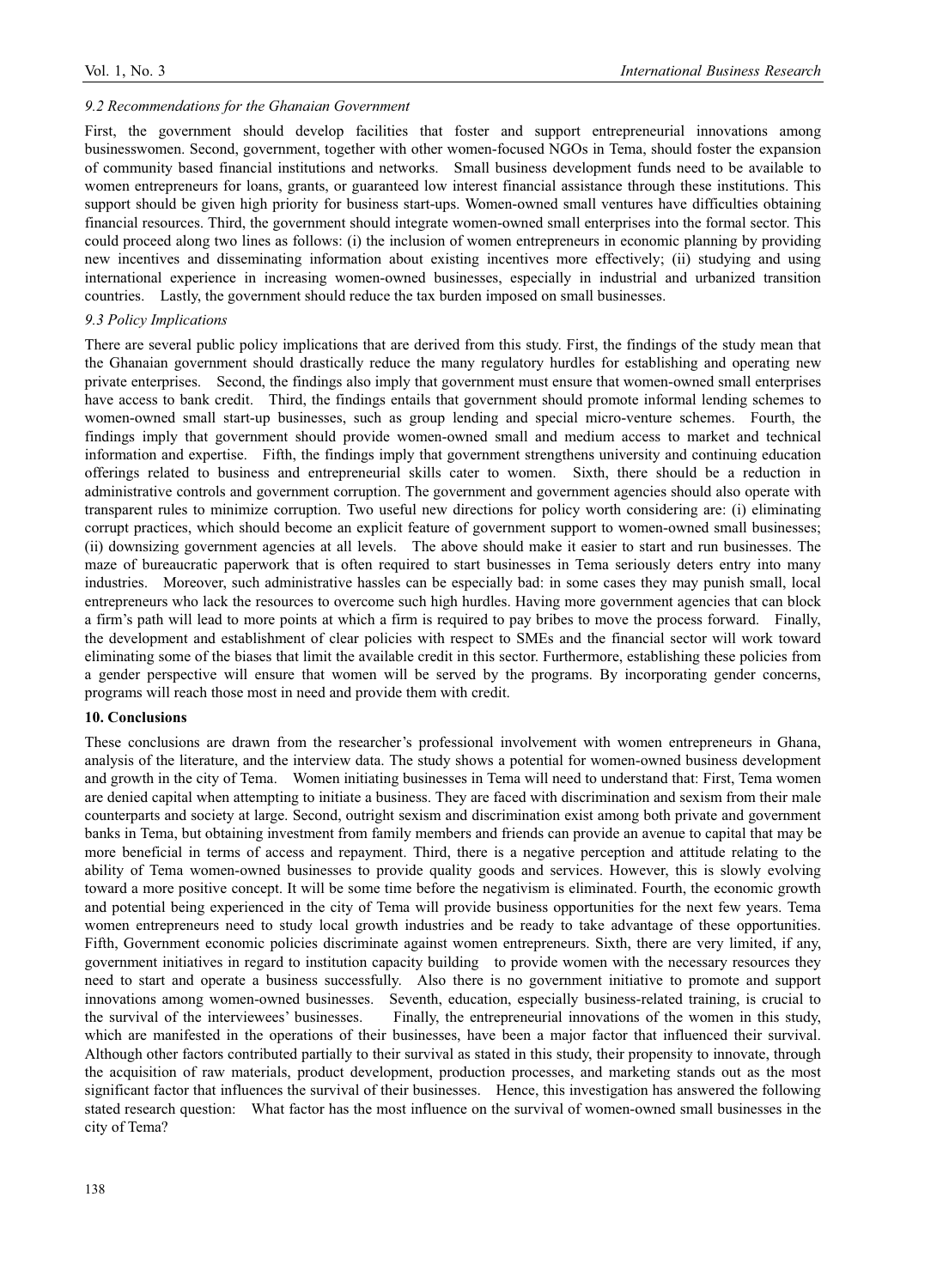#### **References**

Abor, J. & Biekpe, N. (2006). A comparison of male-owned and female-owned businesses in Ghana. *International Journal of Entrepreneurship and Innovation,* 7, 105-112.

Abzug, C. (2002). *Impact of SAPs on the female gender in North Ghana*. Accra, Ghana: Worldwide Press Ltd.

Ardayfio-Sanchandrof, E. & Wrigley, C. (2001). *Gender-sensitive policies for sustainable livelihood security*. Accra, Ghana. University of Ghana Publications.

Ardayfio-Sanchandrof, E. (1999). *Poverty assessment profile in rural Ghana*. Accra, Ghana: University of Ghana Publications.

Arhin, W. (2000). *Profile of women in the informal sector: The case of women in Accra*. Accra, Ghana: Grassroots Media.

Audretsch, D. (2004). Sustaining innovation and growth: public policy support for entrepreneurship. *Industry and Innovation,* 11, 167-191.

Berg, B. (1979). *The remembered gate: Origin of African feminism*. New York & London: Oxford University Press.

Brush, C. G. (1997). Women-owned businesses: obstacles and opportunities. *Journal of Developmental Entrepreneurship,* 2, 1-24.

Bryan, A. & Burgress, R. (1999). *Qualitative research*. London, Thousand Oaks, and New Delhi: SAGE Publications.

Bryan, A. (1988). *Quantity and quality in social research*. London, Boston, Sydney, and Wellington. UNWIN HYMAN.

Burgelmann, R. A. & Maidique, M. A. (1996). *Strategic Management of Technology and Innovation*, Irwin, Chicago, IL.

Collier, M. et al. (2001). *Structural adjustment, the informal sector and market women*. Accra, Ghana: Friedrich Ebert Foundation.

Creswell, J. W. (1998). *Qualitative Inquiry and research design: Choosing among five traditions*. Thousand Oaks, London, New Delhi. SAGE Publications.

Drucker, P. F. (1994). *Innovation and Entrepreneurship*, revised ed, Butterworth-Heinemann, Oxford.

Freel, M. (2000). Barriers to product innovation in small manufacturing firms. *International Small Business Journal,* 18, 60-80.

Fyle, P. (2002). *Socio-cultural obstacles of the participation of women in the democratization process*. Cape Coast, Ghana: Odufi Publishing Ltd.

Ghana Ministry of Trade and Industry. (2001). *Private sector reinvention and modernization strategy of Ghana: Transforming vision 2020 into reality*. Accra, Ghana.

Hakim, C. (1987) *Research design: Strategies and choices in the design of social research*. London, Boston, and Sydney. ALLEN & UNWIN.

Heilbrunn, S. (2004). Impact of gender on difficulties faced by entrepreneurs. *International Journal of Entrepreneurship and Innovation,* 5, 159-165.

Hollowell, C., Mellors, N. & Silver, J. (2006). Alternative routes: a study on women and technology entrepreneurship in the north-west of England. *International Journal of Entrepreneurship and Innovation,* 7, 113-120.

Hooks, B. (2000). Feminist theory: From margin to center (2<sup>nd</sup> ed.). Cambridge, MA: South End Press.

IFAD. (2000). *Ghana: Women's access to formal financial services*, Rural Financial Services Project, IFAD, Rome.

Jaggar, A. & Rothenberg, P. S. (1984). Feminist frameworks: Alternative theoretical accounts of the relation between women and men  $(2^{nd}$  ed.). New York, London & Paris: McGraw-Hill, Inc.

Joekes, P. (1999). *Democracy, governance and economic policy: sub-Saharan Africa in comparative perspective*. London, England: Overseas Development Institute.

Johannisson, B. (1986). Network strategies: management technology for entrepreneurship and change. *International Small Business Journal*, 5, 19-36.

Larsen, P. & Lewis, A. (2006). Confronting barriers to innovation. *International Journal of Entrepreneurship and Innovation*, 7,121-126.

McAdam, M. & McAdam, R. (2006). The role and operation of entrepreneurial networking with the university science park incubator. *International Journal of Entrepreneurship and Innovation,* 7, 87-97.

Mikell, G. (1997). African feminist: The politics of survival in sub-Saharan Africa. Philadelphia: University of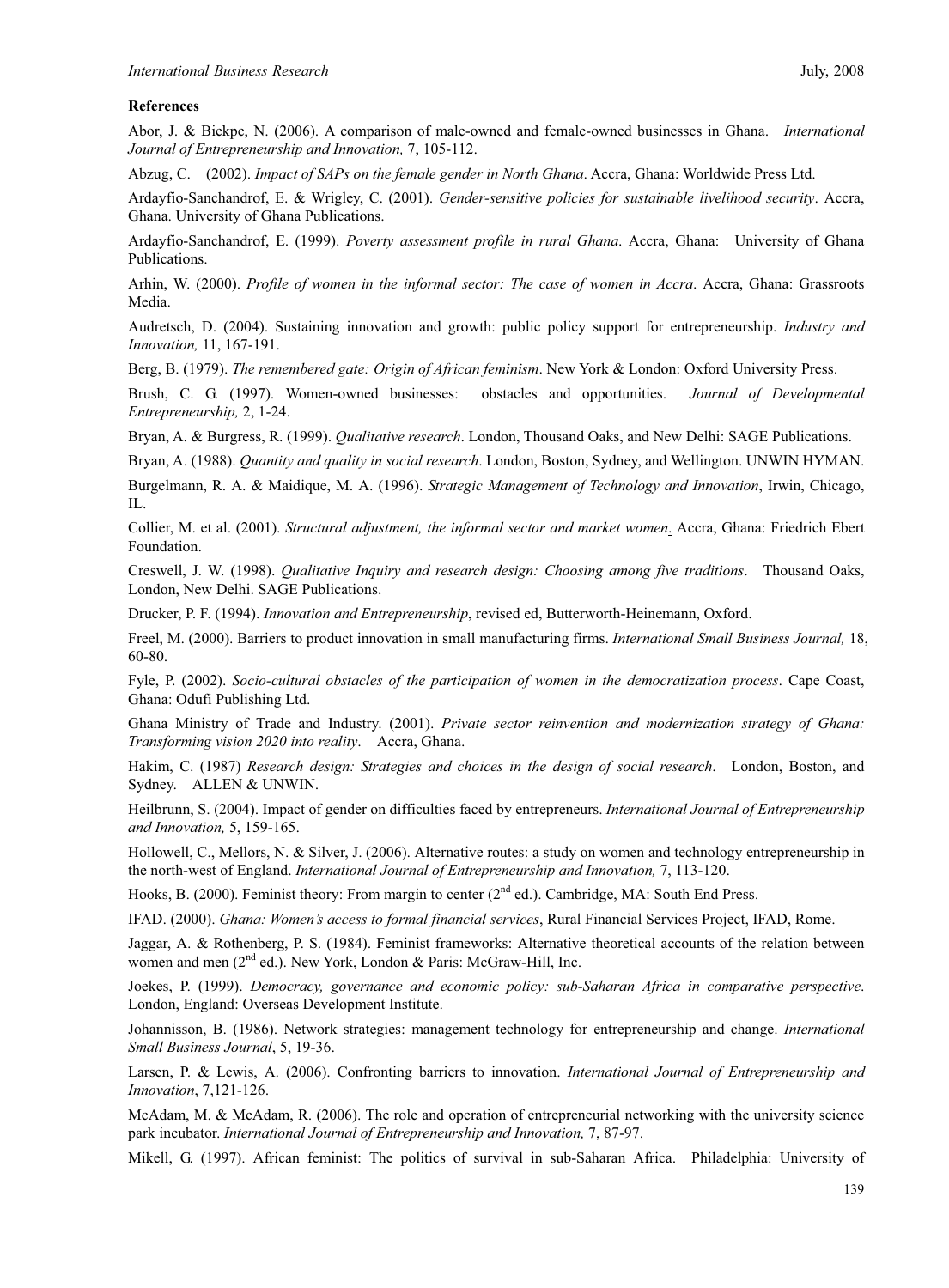Pennsylvania Press.

Osei, B. (1998, September 30). Female and small scaled employment under modernization in Ghana, *The Ghanaian Times*, pp. E9-E10.

Ridddell, R. (2002). *Structural adjustment programs in Ghana: Workshop report*. Accra, Ghana.

Rothwell, R. (1994). *Industrial innovation: success, strategy, trends, in Dodgson, M., and Rothwell, R., eds, The Handbook of industrial innovation*, Edward Elgar, Cheltenham.

Sarris, A. (2002). *The demand for insurance by developing countries agricultural producers: Theory and an application to cocoa in Ghana. World Bank Policy Research Working Paper 2887*. Washington, D. C.: World Bank Publications.

Schumpeter, J. (1934). *The theory of economic development*. NY and London: Oxford University Press.

Schumpeter, J. (1947). The creative response in economic history. *Journal of Economic History,* 7, 149-159.

Scozzi, B. & Garavelli, C. (2005). Methods for modeling and supporting innovation processes in SMEs. *European Journal of Innovation Management,* 8, 120-137.

Tripp, S. (2001). *Gender, environment, and development in Ghana*. Accra, Ghana: Worldwide Press Ltd.

Vossen, R. (1998). Relative strengths and weaknesses of small firms in innovation. *International Small Business Journal,* 16, 88-94.

Warren, L. (2004). Negotiating entrepreneurial identity: Communities of practice and changing discourses. *International Journal of Entrepreneurship and Innovation,* 5, 25-35.

Yoshikuni, W. (1999). *The regional focus for development strategy in Ghana*. Accra, Ghana: Worldwide Press Ltd.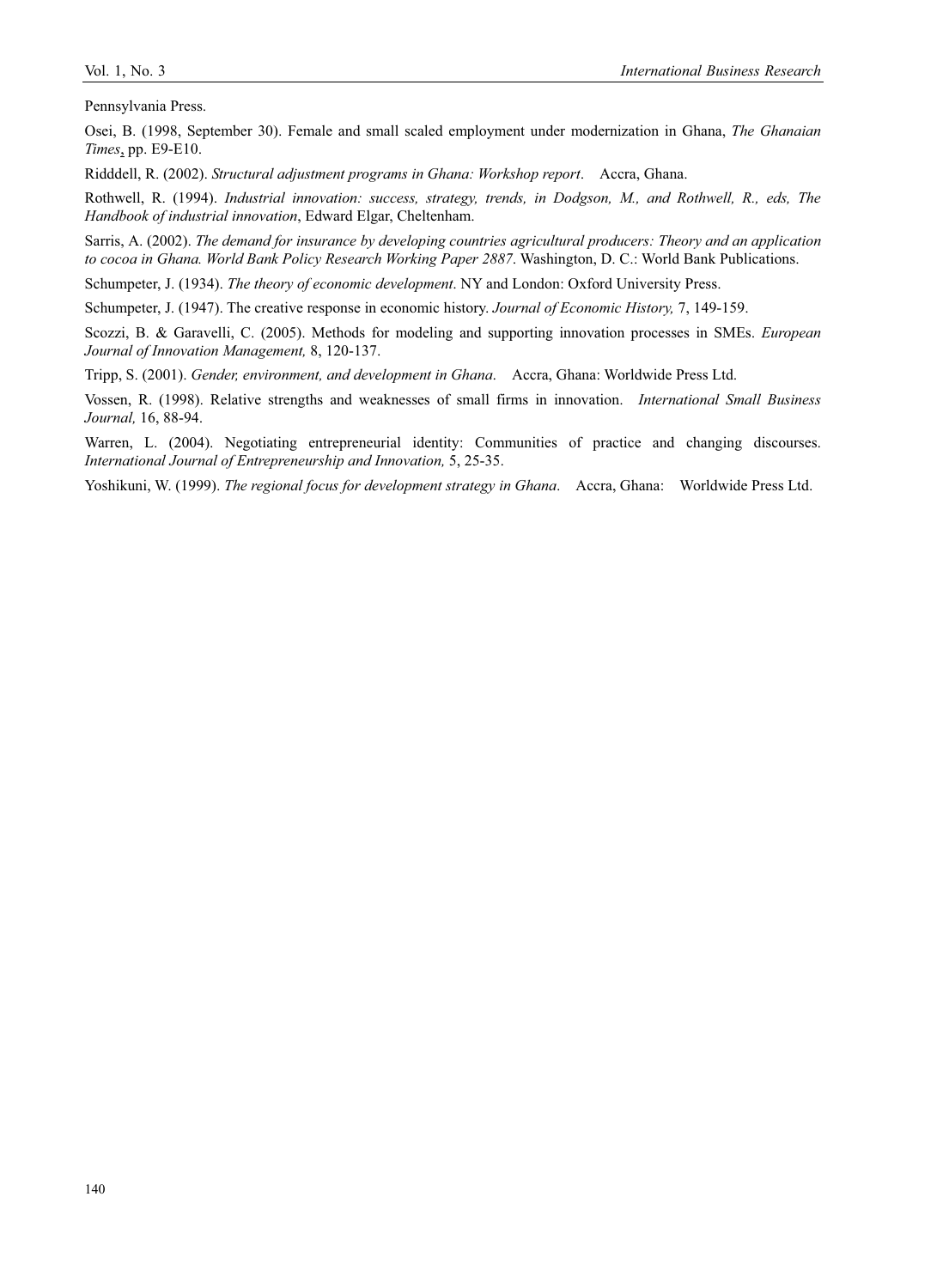| Name<br>of<br><b>Business</b> | Number of<br>Employees | Owner's<br>Education | of<br>Age<br>Owner | Firm<br>Year<br>Established | Type of Business             |
|-------------------------------|------------------------|----------------------|--------------------|-----------------------------|------------------------------|
| JKL Ent.                      | 12                     | Graduate             | 54                 | 1986                        | Cookware                     |
| DEF Ent.                      | 28                     | <b>Bachelors</b>     | 41                 | 1990                        | Flowers                      |
| GHI Ent.                      | $\overline{7}$         | <b>Bachelors</b>     | 56                 | 1991                        | Arts/Painting                |
| PQR Ent.                      | 26                     | Bachelors            | 47                 | 1983                        | Processed Foods              |
| STU Ent.                      | $\overline{7}$         | Certificate          | 42                 | 1990                        | Salon                        |
| VWX Ent.                      | 19                     | <b>Bachelors</b>     | 39                 | 1992                        | Pd. Foods/Beverages          |
| YZO Ent.                      | 17                     | Certificate          | 37                 | 1993                        | <b>Fashions Design</b>       |
| CEB Ent.                      | 10                     | <b>Bachelors</b>     | 43                 | 1995                        | <b>Building Materials</b>    |
| WBE Ent.                      | 11                     | Certificate          | 50                 | 1990                        | Restaurant                   |
| MNO Ent.                      | 5                      | <b>Bachelors</b>     | 35                 | 1994                        | Drug Store                   |
| MAG Ent.                      | 22                     | <b>Bachelors</b>     | 43                 | 1993                        | School                       |
| FTD Ent.                      | 12                     | Graduate             | 46                 | 1994                        | <b>Textile Fabrics</b>       |
| SBI Ent.                      | 11                     | <b>Bachelors</b>     | 50                 | 1989                        | Pd. Foods/Beverages          |
| MBB Ent.                      | $\overline{7}$         | Associate            | 38                 | 1991                        | Restaurant                   |
| ABC Ent.                      | 23                     | Certificate          | 43                 | 1988                        | <b>Fashions Design</b>       |
| UIJ Ent.                      | $\tau$                 | Certificate          | 39                 | 1995                        | Communications               |
| IOJ Ent.                      | 12                     | <b>Bachelors</b>     | 36                 | 1994                        | <b>Textile Fabrics</b>       |
| PYA Ent.                      | 6                      | <b>Bachelors</b>     | 45                 | 1995                        | Communications               |
| UTS Ent.                      | 13                     | <b>Bachelors</b>     | 43                 | 1992                        | <b>Textile Fabrics</b>       |
| WVB Ent.                      | 5                      | Associate            | 51                 | 1989                        | Processed Foods              |
| IHF Ent.                      | 12                     | Associate            | 55                 | 1986                        | Salon                        |
| ZAP Ent.                      | 9                      | <b>Bachelors</b>     | 39                 | 1992                        | <b>Clothing Boutique</b>     |
| HEZ Ent.                      | 11                     | Graduate             | 51                 | 1992                        | <b>Educational Supplies</b>  |
| LQY Ent.                      | 10                     | Associate            | 39                 | 1993                        | Soap Manufacturing           |
| DRN Ent.                      | 10                     | <b>Bachelors</b>     | 41                 | 1993                        | Transportation               |
| EAK Ent.                      | 5                      | Certificate          | 40                 | 1994                        | Pd. Foods/Beverages          |
| SOE Ent.                      | 20                     | Bachelors            | 48                 | 1991                        | Processed Foods              |
| AMG Ent.                      | 8                      | Graduate             | 44                 | 1993                        | <b>Structural Design</b>     |
| BIG Ent.                      | 5                      | Certificate          | 32                 | 1994                        | <b>Fashions Design</b>       |
| TOA Ent.                      | 7                      | Certificate          | 46                 | 1990                        | Fashions Design              |
| ZOE Ent.                      | 16                     | Bachelors            | 52                 | 1988                        | School                       |
| OTD Ent.                      | 4                      | Certificate          | 31                 | 1996                        | Cookware                     |
| DSM Ent.                      | 8                      | Certificate          | 40                 | 1990                        | <b>Textile Fabrics</b>       |
| IMT Ent.                      | 11                     | Certificate          | 51                 | 1987                        | <b>Construction Supplies</b> |
| MKP Ent.                      | $\tau$                 | Certificate          | 35                 | 1996                        | Restaurant                   |
| UKT Ent.                      | $\overline{4}$         | Certificate          | 41                 | 1995                        | Salon                        |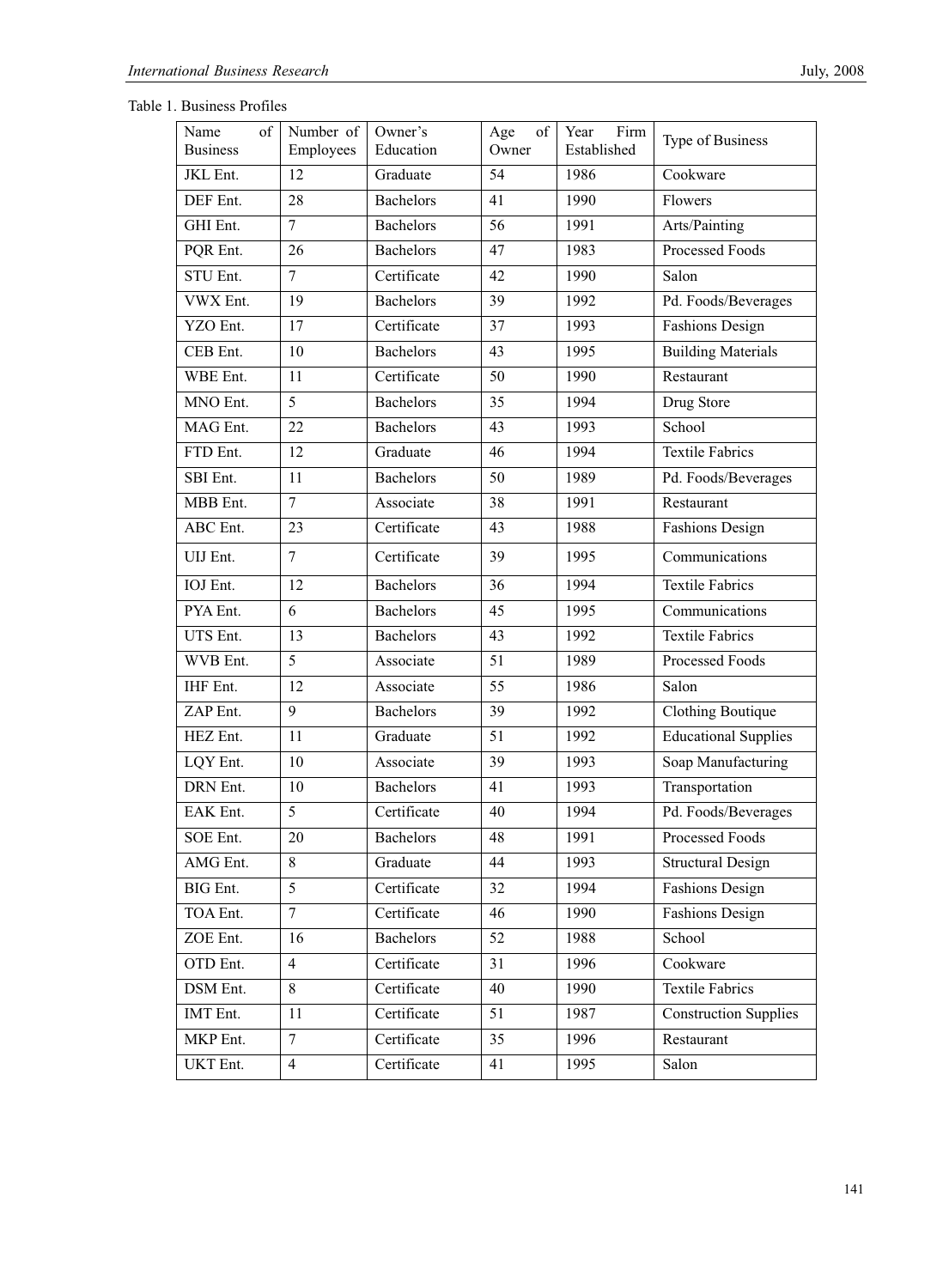# Table 2. Business Size

| Number of Employees | Number of Businesses |
|---------------------|----------------------|
| l --------10        | 19                   |
| $11$ -------20      | 13                   |
| $21$ -------30      |                      |

## Table 3. Business Inception

| Timeline        | Number of Businesses |
|-----------------|----------------------|
| 1980-------1990 |                      |
| 1991-------2000 | $\sim$<br>ر بے       |

# Table 4. Age Distribution of Interviewees

| Age Groups        | Number of Women |
|-------------------|-----------------|
| 30----39 years    |                 |
| 40----49 years    | 16              |
| $50$ ----60 years |                 |

# Table 5. Educational Levels of Interviewees

| Type of Qualifications | Number of Women |
|------------------------|-----------------|
| Certificates           | 13              |
| Associate              | $\overline{4}$  |
| Bachelors              | 15              |
| Graduate               | $\overline{4}$  |
| Total                  | 36              |

# Table 6. Sectoral Composition of Interviewees

| Type of Businesses           | Quantity       |
|------------------------------|----------------|
| <b>Beauty Salons</b>         | 3              |
| Processed Foods              | 6              |
| <b>Textile Fabrics</b>       | $\overline{4}$ |
| <b>Fashions Design</b>       | 4              |
| Education                    | 3              |
| Restaurants                  | 3              |
| Cookware                     | $\overline{2}$ |
| Communications               | $\overline{2}$ |
| <b>Construction Supplies</b> | $\overline{2}$ |
| Others                       | 7              |
| Total                        | 36             |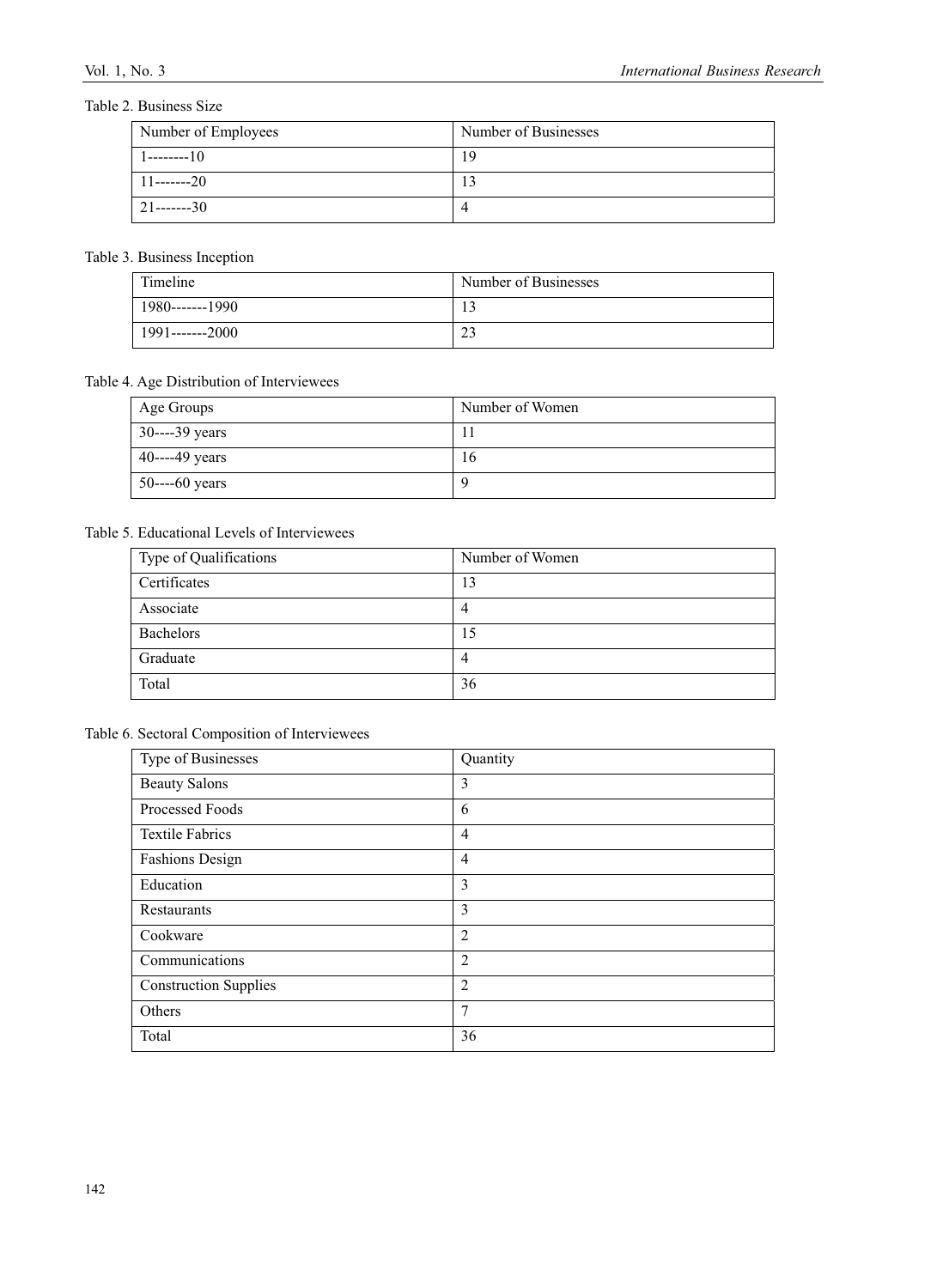# Table 7. Small Business and Professional Development

| Type of Professional Development                          | Number of Women |
|-----------------------------------------------------------|-----------------|
| <b>Attended Business Courses</b>                          | າາ              |
| Attended Entrepreneurship Workshops                       |                 |
| Attended Customer Service and Quality Management Training | 27              |

# Table 8. Small Business Finance

| Source of Finance      | Number of Women |
|------------------------|-----------------|
| Personal Savings       | 33              |
| <b>Family Funding</b>  | 31              |
| Friends Lending        | 20              |
| <b>Rotating Credit</b> | 15              |
| Other                  | 4               |

# Table 9. Small Business and Social Responsibility

| Channel of Contribution   | Number of Women |
|---------------------------|-----------------|
| Unilateral Contribution   |                 |
| <b>Group Contribution</b> |                 |

# Table 10. Small Business Innovation

| Nature of Innovation | Number of Women |
|----------------------|-----------------|
| Potential Innovation |                 |
| Actual Innovation    | $\sim$          |

# Table 11. Use of Small Business Plan

| Nature of Business Plan      | Number of Women |
|------------------------------|-----------------|
| Professional Business Plan   |                 |
| Self-Written Business Plan   |                 |
| Wrote Thoughts on Paper only |                 |
| Have Thoughts in Head        |                 |

## Table 12. Small Business and Social Support System

| Sources of Social Support           | Number of Women |
|-------------------------------------|-----------------|
| <b>Strong Family Support</b>        | 36              |
| Women Business Organization Support | 30              |
| <b>Local Community Support</b>      | 27              |
| <b>Trade Association Support</b>    | 31              |
| Government Support                  |                 |